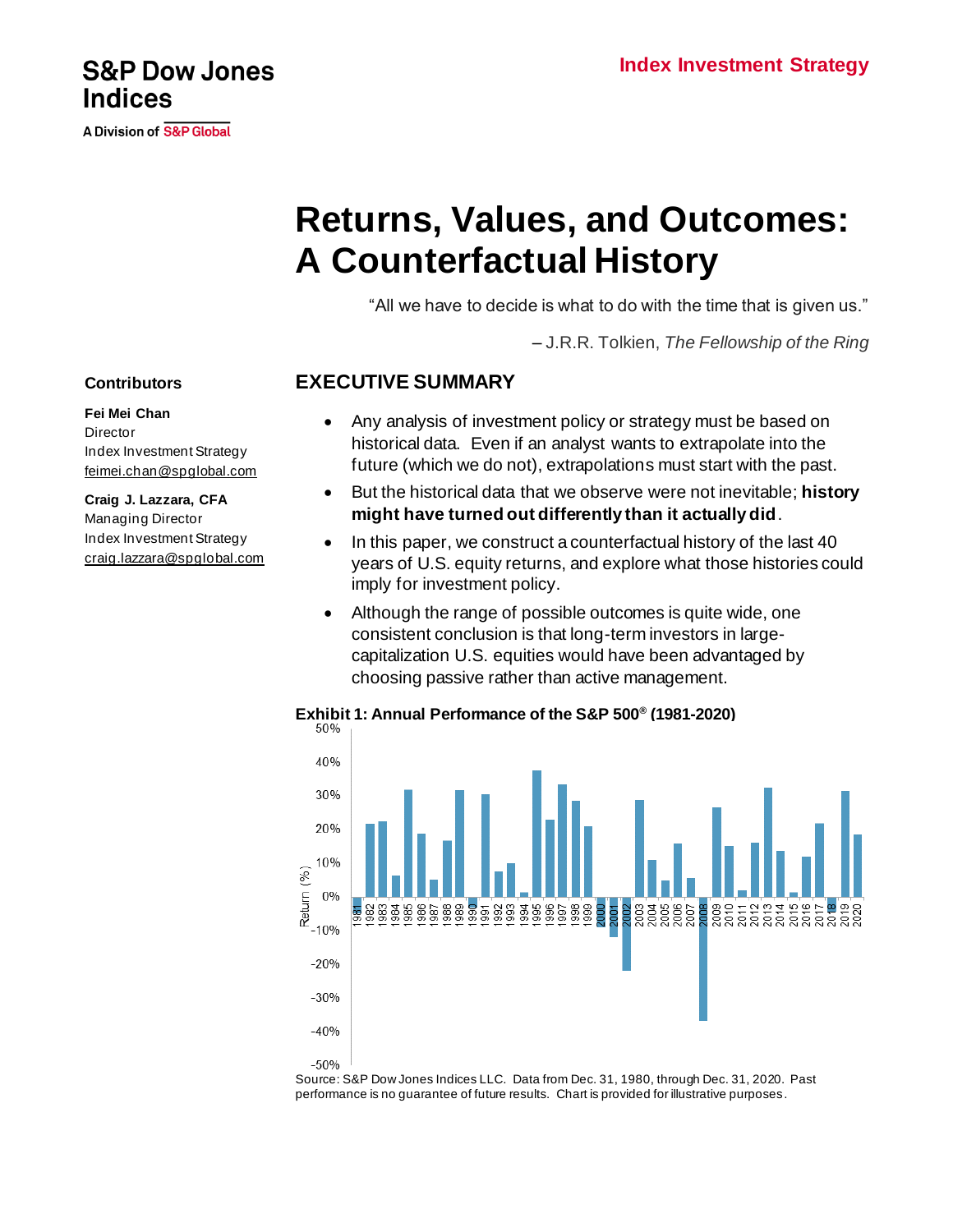### **INTRODUCTION**

We often write about equity markets and the potential implications of various investment strategy choices. What are the implications of the choice between active and passive management?<sup>1</sup> How have factor or "smart beta" strategies performed in various economic environments? 2 What do market dynamics tell us about the investment opportunity set?<sup>3</sup>

All of these questions, and others like them, are important, but all are questions about *returns*. Investors, however, live not with a series of returns, but rather with portfolio *values*. In this paper, we model the connection between returns and portfolio values over a long-term historical horizon.

### **FORTUNA IMPERATRIX MUNDI – THE MODELING PROBLEM**

For anyone whose recollection requires refreshment, a glance at Exhibit 1 will illustrate the wide fluctuations in the annual performance of the U.S. stock market, as measured by the  $S&P 500$ . For the 40 years between 1981 and 2020, results varied substantially, ranging from a 37% loss in 2008 to a 38% gain in 1995. The market's compound annual return over this period was 11.5%.

Having said that, what would the market's return mean for the value of a hypothetical portfolio during that period? Obviously, a portfolio's value would have depended not just on the market's returns, but also on the amount and timing of contributions. Exhibit 2 illustrates the potential impact of hypothetical contributions on final portfolio values in three scenarios.



# **Exhibit 2: More Inflows Would Have Produced Bigger Hypothetical Portfolio**

Source: S&P Dow Jones Indices LLC. Portfolio values are hypothetical. Data from Dec. 31, 1980, through Dec. 31, 2020. Past performance is no guarantee of future results. Chart is provided for illustrative purposes.

1 For example, see Ganti, Anu R. and Craig J. Lazzara, ["Shooting the Messenger](https://www.spglobal.com/spdji/en/documents/research/research-shooting-the-messenger.pdf?utm_source=pdf_research)," S&P Dow Jones Indices, December 2017.

 $^2$  For example, see Chan, Fei Mei and Craig J. Lazzara, "<u>Defense Beyond Bonds: Defensive Equity Strategies</u>," S&P Dow Jones Indices, October 2018.

 $^3$  For example, see Lazzara, Craig, ["Man Bites Dog: The Year for Active Management](https://www.indexologyblog.com/2021/02/23/man-bites-dog-the-year-for-active-management/?utm_source=pdf_research)," S&P Dow Jones Indices, Feb. 23, 2021 and Edwards, Tim, ["A Reversal, or Two,](https://www.indexologyblog.com/2021/01/07/a-reversal-or-two/?utm_source=pdf_research)" S&P Dow Jones Indices, Jan. 7, 2021.

#### **INDEX INVESTMENT STRATEGY** 2

For use with institutions only, not for use with retail investors.

*Investors live not with a series of returns, but rather with portfolio values.*

*For the 40 years between 1981 and 2020, results for the S&P 500 varied substantially.*

*What would the market's return mean for the value of a hypothetical portfolio during that period?*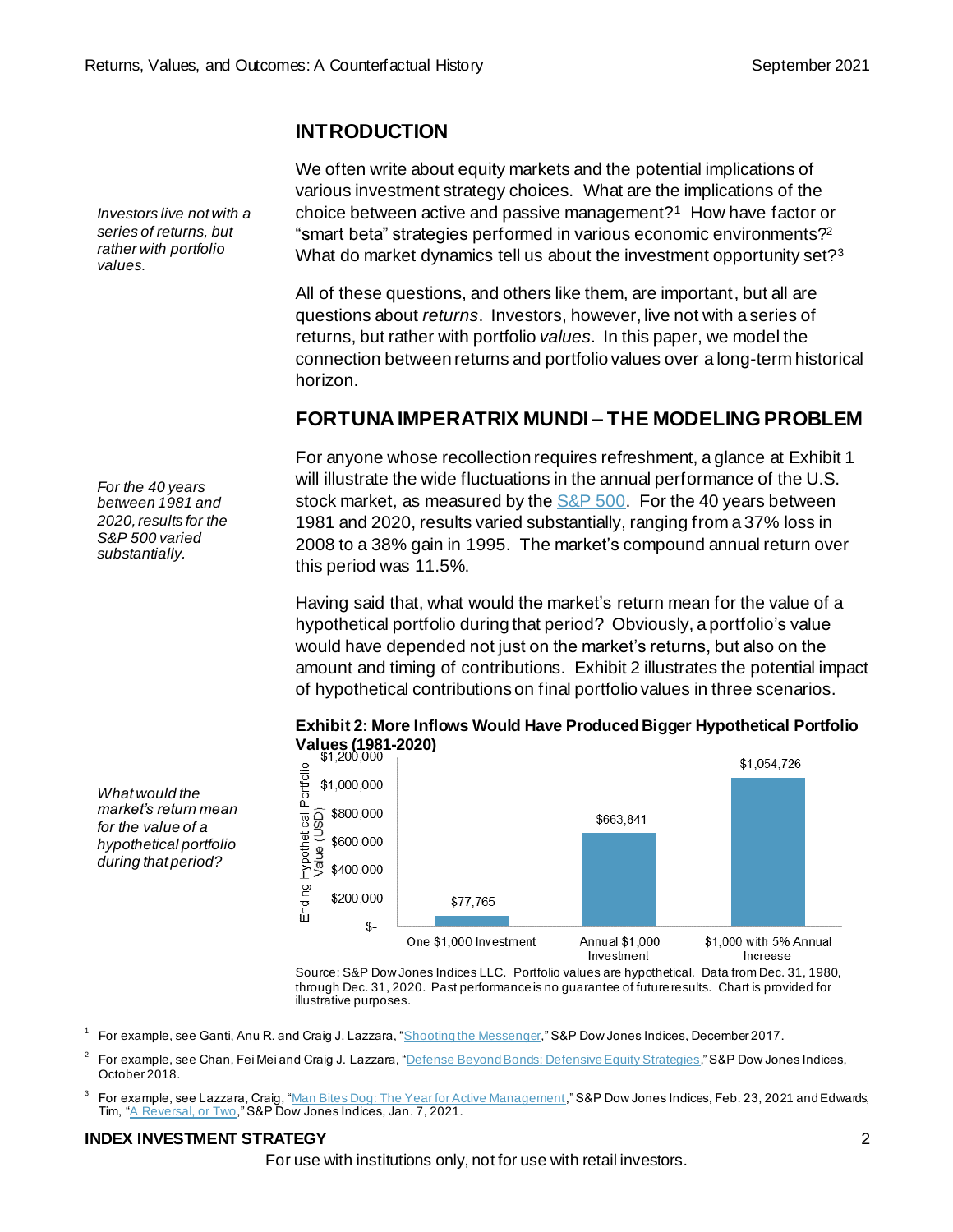*Larger contributions theoretically could have led to larger portfolio values, and this would not have been just a function of the increased contribution.*

*The market didn't do all the work; the final value of the hypothetical portfolio would have depended critically on the investor's ability and willingness to make contributions.*

*With the market compounding at 11.5% annually, the more an investor put in, the more he could ultimately take out.*

The three scenarios depicted are defined as follows:

- "One \$1,000 Investment" assumes a \$1,000 investment at the beginning of 1981, with no further contributions.
- "Annual \$1,000 Investment" assumes a \$1,000 investment at the beginning of every year. The total cumulative investment therefore would have been \$40,000.
- "\$1,000 with 5% Annual Increase" assumes a \$1,000 investment at the beginning of 1981, increasing by 5% every year. The total cumulative investment in this case would have been \$120,800.

Each scenario assumes that all dividends are reinvested, but does not take into account expenses and transaction costs.<sup>4</sup> Unsurprisingly, larger contributions theoretically could have led to larger portfolio values, and this would not have been just a function of the increased contribution. Accounting profits<sup>5</sup> were far higher in the third scenario, despite the higher investment, than in either of the other two.

All three hypothetical scenarios in Exhibit 2 are based on *actual* S&P 500 returns (as shown in Exhibit 1). The obvious message of Exhibit 2 is that **the market didn't do all the work; the final value of the hypothetical portfolio would have depended critically on the investor's ability and willingness to make contributions**. With the market compounding at 11.5% annually, the more an investor put in, the more he could ultimately take out. This result is self-evident—and not especially insightful. History has a bit more to teach us, however, as shown in Exhibit 3.



### **Exhibit 3: The Sequence of Returns Is Decisively Important to Final Portfolio Values**

Source: S&P Dow Jones Indices LLC. Portfolio values are hypothetical. Data from Dec. 31, 1980, through Dec. 31, 2020. Past performance is no guarantee of future results. Chart is provided for illustrative purposes.

4 It is not possible to invest directly in an index. Allocation to an asset class represented by an index may be available through investable instruments based on that index.

5 "Accounting profits" denotes the difference between the portfolio's final value and the cumulative value of contributions.

### **INDEX INVESTMENT STRATEGY** 3

For use with institutions only, not for use with retail investors.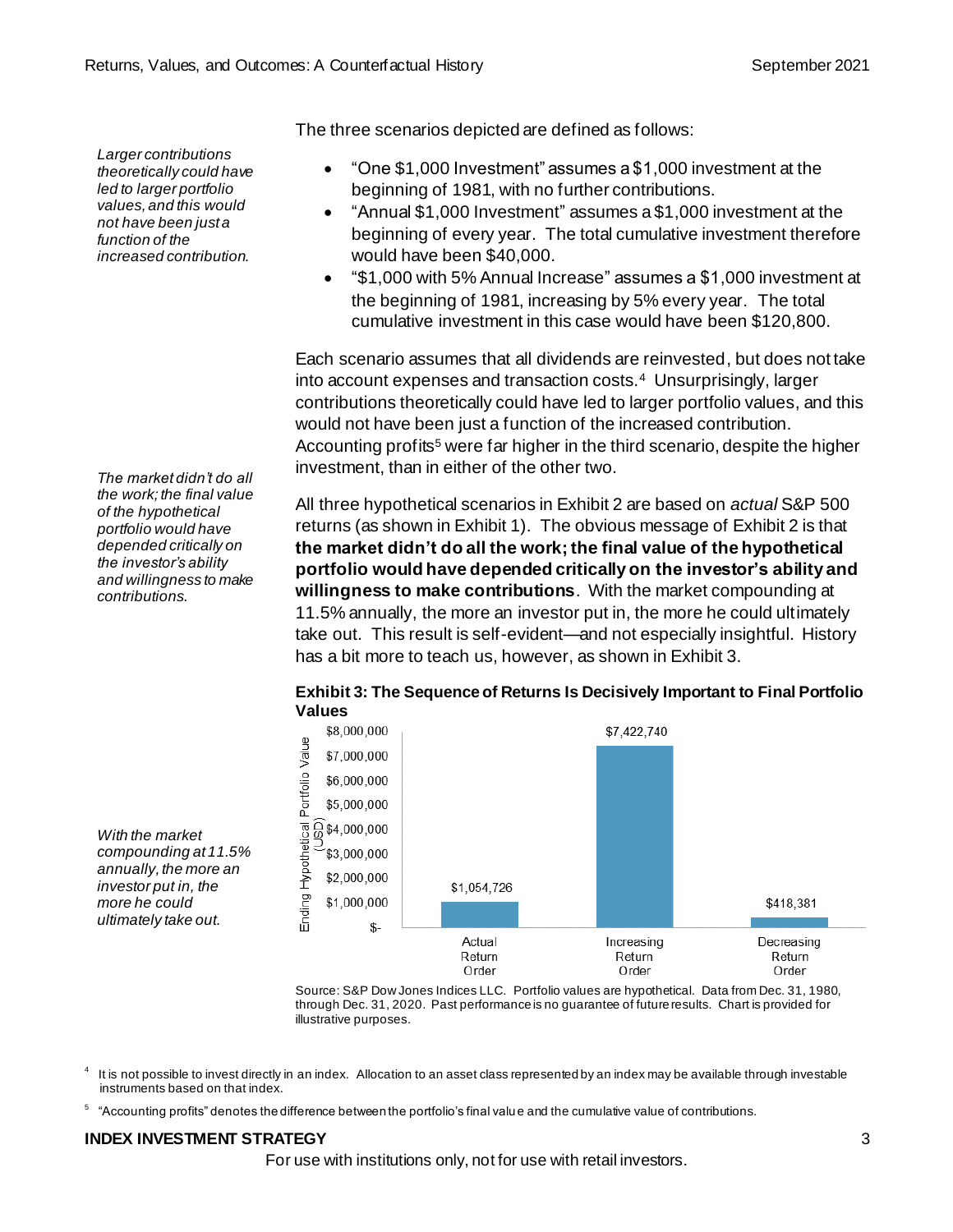*In each scenario, we use the actual returns of a hypothetical investment in the S&P 500, but arrange the order differently.*

*Clearly, the order in which returns could have occurred matters a great deal.*

*It's helpful to think that there is a "true" distribution of annual returns; what we experienced in the last 40 years was simply 40 random draws from this distribution.*

In Exhibit 3, we again assume a \$1,000 investment at the beginning of 1981, increasing by 5% every year, for a total contribution of \$120,800. But now we *change the order* in which returns occur. In each scenario, we use the actual returns of a hypothetical investment in the S&P 500, but arrange the order differently. The "Increasing Return Order" scenario assumes that the worst return came first, then the next-to-worst, and so on until the best return occurred in year 40. The "Decreasing Return Order" scenario makes the opposite assumption; the best return would have occurred first, and the worst in year 40.

For all three scenarios in Exhibit 3, the market's compound growth rate is the same. For all three scenarios, the amount and timing of the investor's hypothetical contributions are the same. And yet the highest hypothetical portfolio value is nearly 18 times greater than the lowest. Clearly, **the order in which returns could have occurred matters a great deal**. Actual index historical performance lies between the two extremes (and is much closer to the lower than to the upper bound).

There's a simple intuition behind Exhibit 3, of course. In the "Increasing Return Order" scenario, the best returns occurred at the end—i.e., when our hypothetical portfolio was relatively large. The worst returns occurred at the beginning when the portfolio had less to lose. The "Decreasing Return Order" scenario did the opposite—it earned high returns when the portfolio was small, but incurred losses later on when the portfolio was much bigger.<sup>6</sup>

Exhibits 2 and 3, in combination, call our attention to an important truth: **a portfolio outcome depends in part, but only in part, on the returns the market delivers**. A portfolio's value also depends importantly on the order of returns, and on the level and timing of contributions. Contributions are easy to model—they are volitional and more or less any reasonable assumption will do—but modeling the level and order of returns is a different thing altogether.

Modeling historical returns requires a broad perspective: we need to remember that **the history that actually occurred is not the only history that** *might* **have occurred**. It's helpful to think that there is a "true" distribution of historically possible annual returns and that what we experienced in the last 40 years was simply 40 random draws from this distribution.

The distinction between actual and possible history is not as profound as it may sound on first hearing. Imagine, for example, that you walk into a casino and go to a roulette table. You can observe the wheel and therefore

### **INDEX INVESTMENT STRATEGY** 4

For use with institutions only, not for use with retail investors.

<sup>6</sup> The actual historical order of returns was front loaded. In 1981-2000, the compound annual return of the S&P 500 was 15.7%; in the next 20 years, the compound annual return was 7.5%. This helps explain why the "Actual Return Order" scenario was closer to the worst case than to the best case.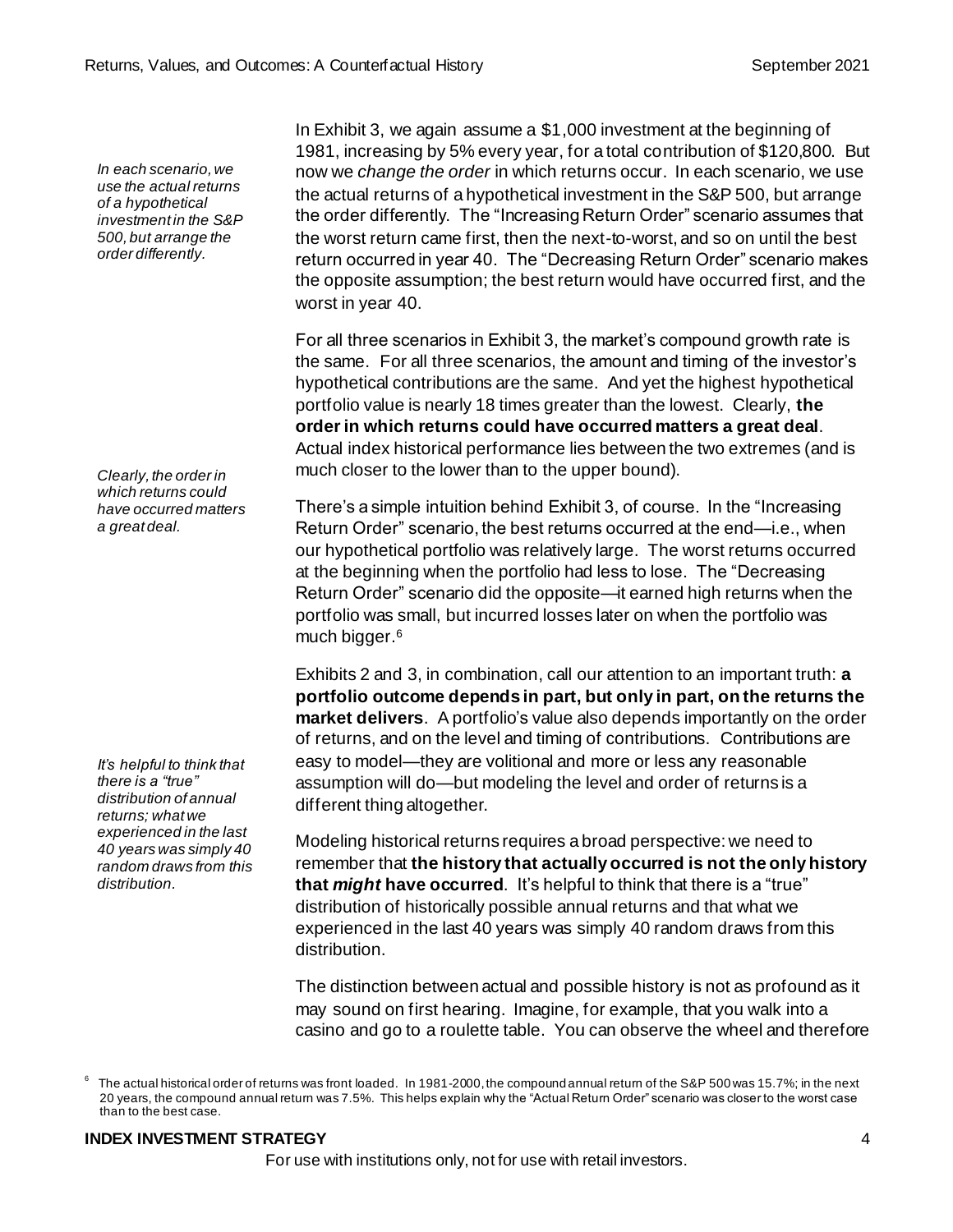*Although we can't observe the true distribution of returns directly, we can make some inferences about it by observing the results that actually occurred.*

can observe the *true* distribution of possible returns. Suppose, however, that all you can observe is the results of each spin of the wheel—in other words, the *actual* distribution. With enough observations, you might form some inferences about the nature of the wheel, but you can never be certain that you understand it fully.<sup>7</sup> That's the position of any analyst of financial market returns.

We attempt to address this epistemological problem through simulations. Although we can't observe the true distribution of returns directly, we can make some inferences about it by observing the results that actually occurred. We can then use these inferences to model the market's historical returns over a series of possible 40-year iterations by following this procedure:

- 1. We create a model of possible passive returns by using the performance history of the S&P 500 between 1981 and 2020 (the period pictured in Exhibit 1). In those years, the average annual return of the S&P 500 was 12.8%, with a standard deviation of 16.2%. Our simulation model therefore assumes that the true distribution of returns is normally distributed with a mean of 12.8% and a standard deviation of 16.2%.
- 2. Drawing from this distribution, we create a set of 40 hypothetical annual returns for an investment tracking the S&P 500.
- 3. We repeat steps 1 and 2 an additional 999 times. This gives us 1,000 simulated histories, each covering a 40-year hypothetical investment horizon.

These return series let us model a stream of hypothetical portfolio values. As in Exhibits 2 and 3, our simulations begin with a \$1,000 investment in year one, increasing by 5% every year, for an overall contribution of \$120,800 spread over 40 years.

# **THE RANGE OF OUTCOMES**

One of the most striking things about our 1,000 simulated scenarios is the *range* of outcomes they encompass, as shown in Exhibit 4. The *median* final portfolio value was \$1,379,692; the interquartile range was a comparatively wide  $$1,301,737$ . The gap between the 90<sup>th</sup> and 10<sup>th</sup> percentile outcomes was more than \$2.7 million. That there is a range of outcomes isn't surprising—we're looking at 1,000 different cases, each of which comprises 40 years of simulated data. Even though every year is drawn from the same distribution, different runs will lead to different results. (Notably, the hypothetical portfolio value associated with the *actual*

### **INDEX INVESTMENT STRATEGY** 5

For use with institutions only, not for use with retail investors.

*One of the most striking things about our 1,000 simulated scenarios is the range of outcomes they encompass.*

<sup>7</sup> For example, since the highest number on a standard roulette wheel is 36, you would never observe a number higher than this. You might conclude that numbers between 1 and 36 are equally probable results, but this is only an inference; you can't be sure unless you can see the wheel.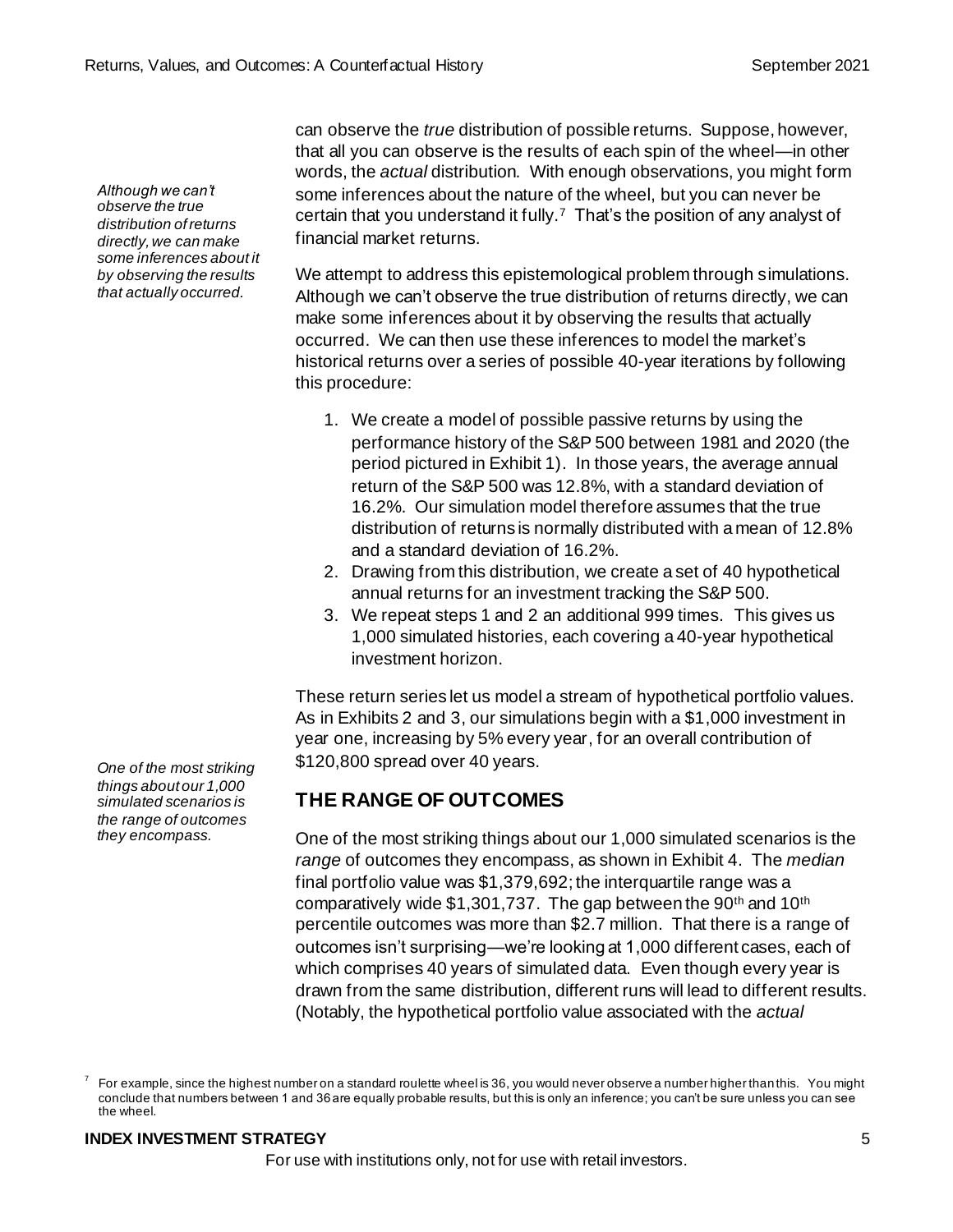distribution of 1981-2020 returns lies at the 36th percentile of Exhibit 4's distribution.)



#### **Exhibit 4: Hypothetical Distribution of Passive Portfolio Values**

*The wide variance in our model's outcomes comes from two factors, of which the most important is simply the compound return.*

> \$1,000,000 \$1,500,000 \$2,000,000 \$3,000,000 \$5,000,000 \$500 000 Source: S&P Dow Jones Indices LLC. Portfolio values and returns are hypothetical. Chart is provided for illustrative purposes.

The wide variance in our model's outcomes comes from two factors, of which the most important is simply the compound return. One thousand simulations produce a wide range of compound returns: the median was 11.8%, with the interquartile breakpoints at 9.8% and 13.5%. Obviously, the higher the return, the higher we expect the final value of the portfolio to be, and Exhibit 5 shows that this expectation is correct for the values of our simulated passive portfolios. The correlation between simulated compound annual return and simulated portfolio value is 0.817. 8



# **Exhibit 5: The Market's Return Drives Portfolio Values, but Not Perfectly**

Source: S&P Dow Jones Indices LLC. Portfolio values are in log scale. Portfolio values and returns are hypothetical. Chart is provided for illustrative purposes.

A given set of yearly returns will produce the identical *compound* return regardless of the order in which they occur. As we saw in Exhibit 3, however, when modeling portfolio *values*, the *sequence* of returns also plays a major role. A portfolio's value will be larger *if the best returns occur* 

8 The correlation estimate uses the logarithm of portfolio value. Notice that the vertical axis in Exhibit 5 is in log scale .

### **INDEX INVESTMENT STRATEGY** 6

For use with institutions only, not for use with retail investors.

*The higher the return, the higher we expect the final value of the portfolio to be.*

*be larger if the best returns occur late in the simulated period, when there are more assets for the returns to affect.*

*A portfolio's value will*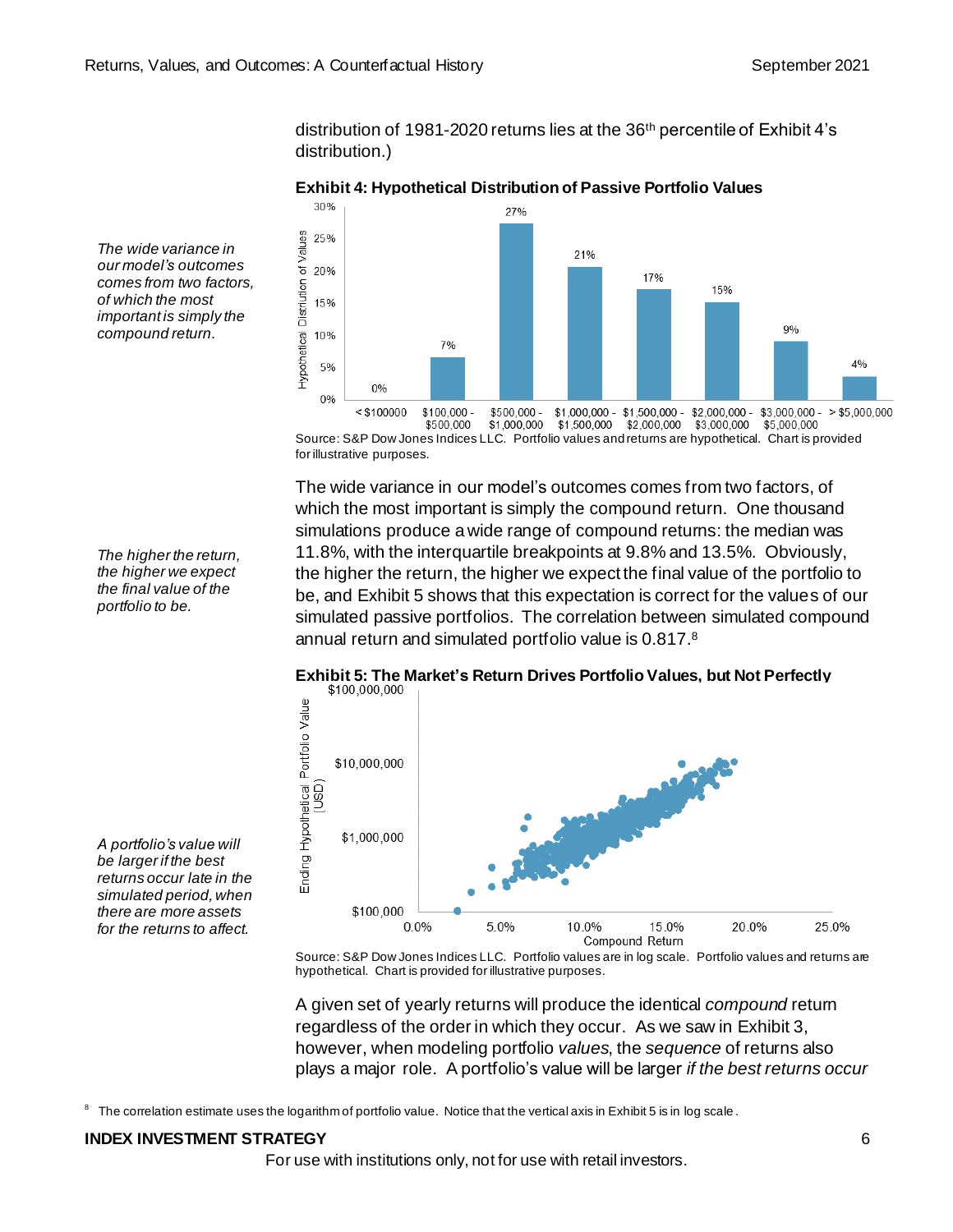*late* in the simulated period, when there are more assets for the returns to affect. If the best returns come early, they have less influence because the portfolio's value is smaller at the beginning.

Exhibits 6-8 illustrate this in an emphatic way. Of our 1,000 cases, the median geometric return (to one decimal point accuracy) was 11.8%. There were 19 cases with a geometric return of 11.8%, and the difference in ending hypothetical values between the best and worst outcomes was nearly \$800,000.

Exhibit 6 highlights the best and worst of these cases, looking only at the sequence of returns. Case 362 and case 827 end up in more or less the same place (which is why they have the same geometric return). But they followed very different paths. Case 827 did quite well early, while case 362 lagged for most of the simulation before staging a furious rally in the final decade.





*Case 827's returns were more attractive at the beginning of the simulation, when the portfolio was worth relatively little.*

*Case 827 did quite well early, while case 362 lagged for most of the simulation before staging a furious rally in the final decade.*

> Source: S&P Dow Jones Indices LLC. Portfolio values and returns are hypothetical. Chart is provided for illustrative purposes.

> This means that, when we model annual contributions, most of case 827's cash flows were invested at relatively high prices, while the opposite was true for case 362. And when case 362's returns accelerated near the end of the simulation, they operated on a relatively larger portfolio size. Case 827's returns were more attractive at the beginning of the simulation, when the portfolio was worth relatively little. Exhibit 7 shows the dramatic impact of sequencing on simulated portfolio values.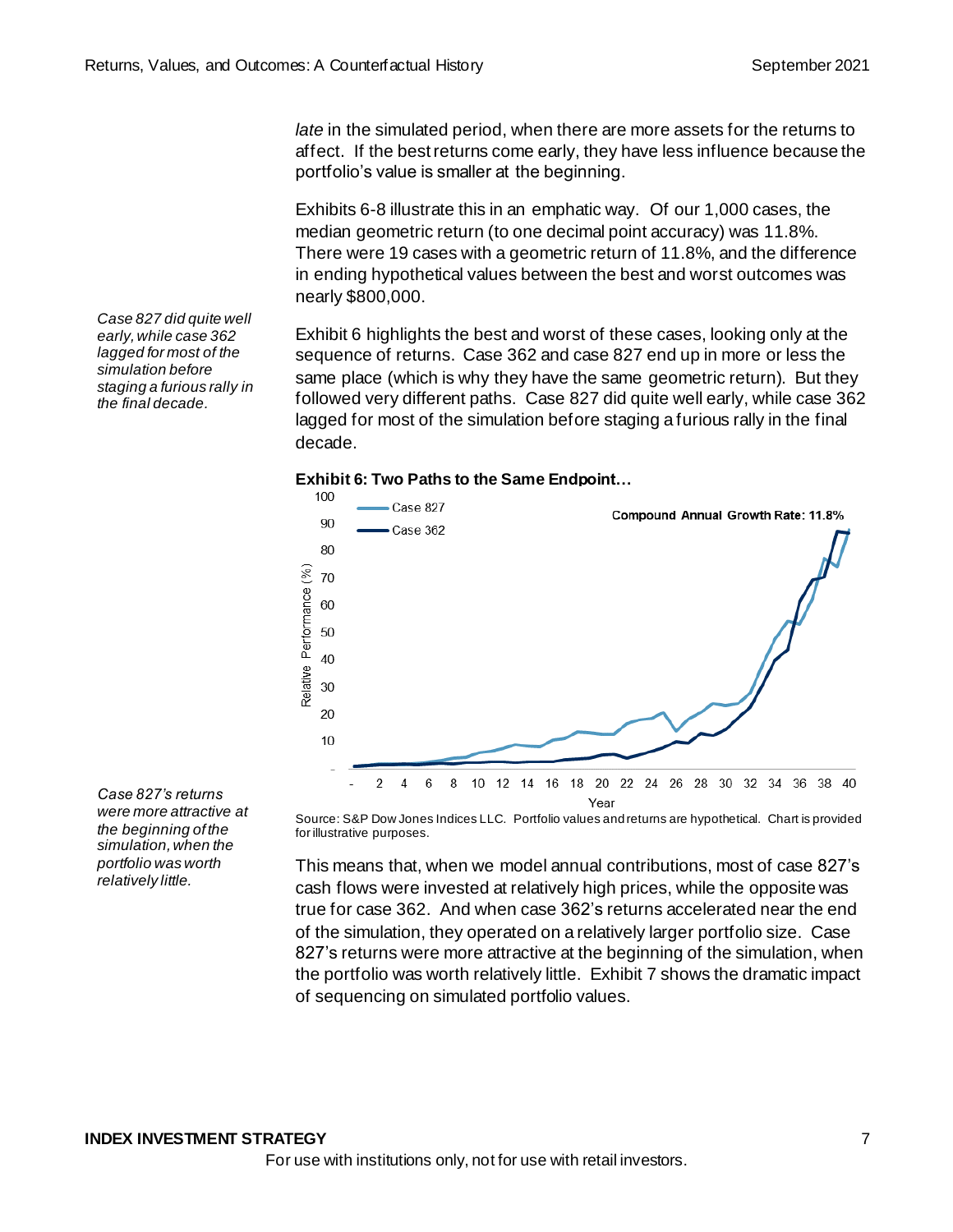

#### **Exhibit 7: Despite Similar Returns, Final Portfolio Values Can Be Radically Different**

*Case 362's returns were lackluster at the beginning, which turned out to be relatively unimportant because those poor returns operated on a low base.*

> Source: S&P Dow Jones Indices LLC. Portfolio values and returns are hypothetical. Chart is provided for illustrative purposes.

Exhibit 8 provides more detail on the stream of returns for each of these two cases. Case 827 enjoyed its best returns at the beginning of the 40 year period, when its asset value was relatively low. Meanwhile, case 362's returns were lackluster at the beginning, which turned out to be relatively unimportant because those poor returns operated on a low asset base. But in the final decades, case 362 performed better. **Compounding needs something to work with.**

| Exhibit 8: Two Cases with Similar Average Returns but Different Patterns |                 |                 |  |  |  |
|--------------------------------------------------------------------------|-----------------|-----------------|--|--|--|
| <b>YEARS</b>                                                             | <b>CAGR (%)</b> |                 |  |  |  |
|                                                                          | <b>CASE 827</b> | <b>CASE 362</b> |  |  |  |
| $1 - 10$                                                                 | 19.6            | 9.5             |  |  |  |
| $11 - 20$                                                                | 8.0             | 7.3             |  |  |  |
| $21 - 30$                                                                | 6.0             | 11.2            |  |  |  |
| $31 - 40$                                                                | 14.2            | 19.5            |  |  |  |
| <b>Full Period</b>                                                       | 11.8            | 11.8            |  |  |  |
| <b>Final Portfolio Value</b>                                             | \$1,011,843     | \$1,805,359     |  |  |  |

Source: S&P Dow Jones Indices LLC. Portfolio values and returns are hypothetical. Table is provided for illustrative purposes.

# **AGENCY**

What we've seen so far tells us that portfolio values depend on three things:

- 1. The *true distribution* of returns;
- 2. The returns that come from that distribution *during the years the investor is building his portfolio*; and
- 3. The *order* in which those returns occur.

### **INDEX INVESTMENT STRATEGY** 8

For use with institutions only, not for use with retail investors.

*Compounding needs something to work with.*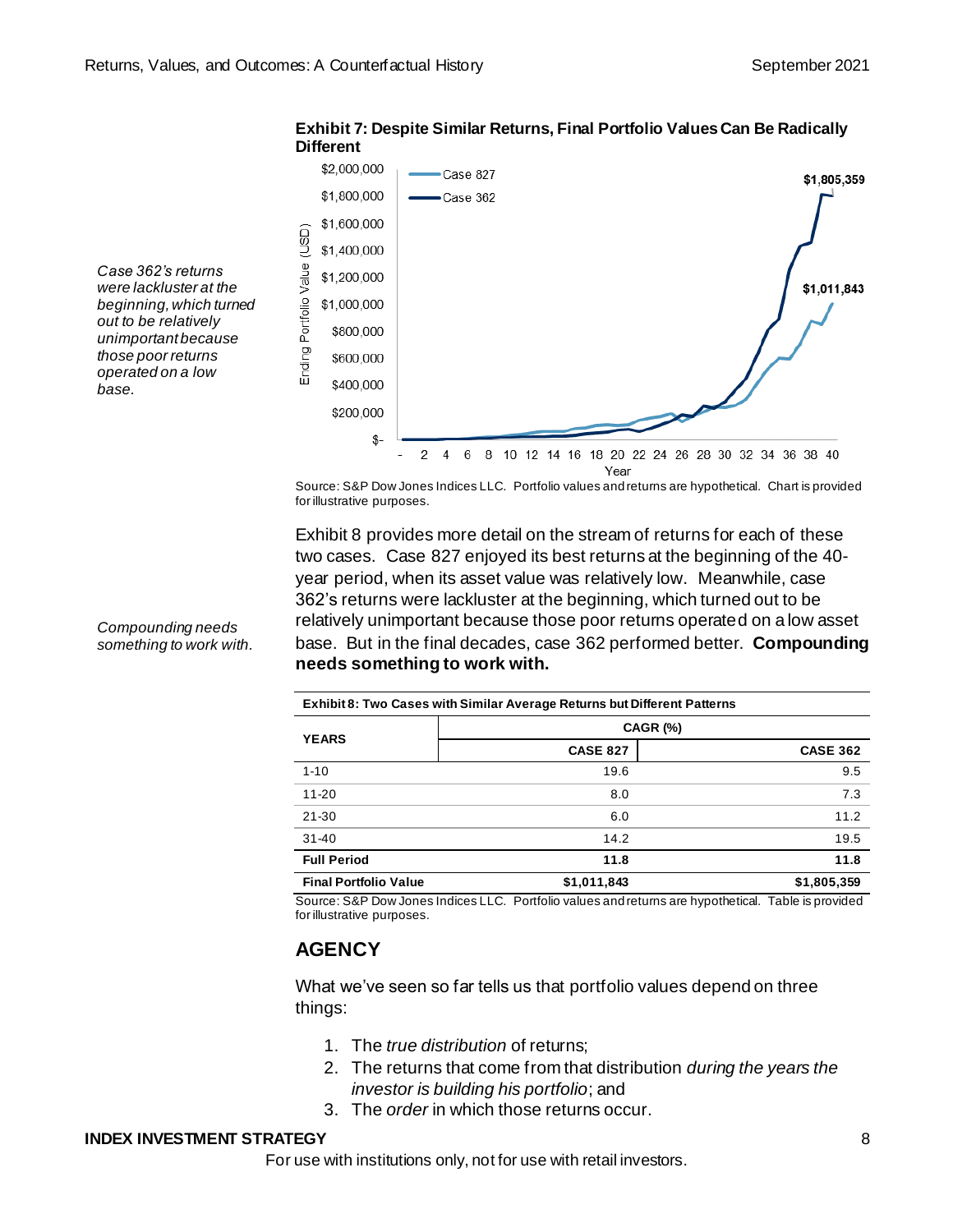*One thing the investor can control is the choice between active and passive management.*

*The evidence that most active managers underperform the benchmarks against which they're compared is longestablished and compelling.*

**Yet the investor controls none of these things** (and can't even observe the first of them directly). There are, however, some things that the investor can control. One of them is the choice between active management and passive management.<sup>9</sup>

The evidence that most active managers underperform the benchmarks against which they're compared is long established and compelling.<sup>10</sup> Indeed, the index fund was invented in response to the evident failings of active management.<sup>11</sup> Since 2001, our firm'[s SPIVA](https://www.spglobal.com/spdji/en/research-insights/spiva/about-spiva/?utm_source=pdf_research)® (S&P Index Versus Active) Scorecards have contributed to the active versus passive debate by tracking the performance of various categories of mutual funds relative to index benchmarks.



**Exhibit 9: Most U.S. Large-Cap Funds Underperform the S&P 500 Most Years**

Source: S&P Dow Jones Indices LLC. Data from Dec. 31, 2000, through Dec. 31, 2020. Past performance is no guarantee of future results. Chart is provided for illustrative purposes.

SPIVA results (as summarized in Exhibit 9) reflect the difficult challenge faced by actively managed funds. In most years, most active funds underperformed their benchmarks. For example, in only 3 of the 20 years summarized in Exhibit 9 did a majority of active large-cap U.S. funds outperform the S&P 500. Over those 20 years, the S&P 500 returned a cumulative 322%, while the average actively managed fund gained 257%.

Historically, then, investors would have benefited from choosing passive management rather than an average active manager for this market.<sup>12</sup> But as before, **the history that actually occurred is not the only history that might have been.** We can combine data from SPIVA with the returns of our simulated passive portfolios to achieve more insight into the probable historical range of hypothetical portfolio values.

Another is the timing of contributions; at the risk of oversimplification, more and earlier is better than less and later.

<sup>10</sup> Ellis, Charles D., ["The Loser's Game,](https://www.cfapubs.org/doi/abs/10.2469/faj.v51.n1.1865)" Financial Analysts Journal, July/August 1975; Sharpe, William F., "The Arithmetic of Active [Management](https://www.cfapubs.org/doi/pdf/10.2469/faj.v47.n1.7)," *Financial Analysts Journal*, January/February 1991.

#### **INDEX INVESTMENT STRATEGY** 9

For use with institutions only, not for use with retail investors.

*In only 3 of the last 20 years did a majority of active large-cap funds outperform the S&P 500.*

<sup>11</sup> Malkiel, Burton G., *A Random Walk Down Wall Street*, 1973; Samuelson, Paul A., ["Challenge to judgment](https://jpm.pm-research.com/content/1/1/17)," *Journal of Portfolio Management*, Fall 1974. See also Bogle, John C., ["The Professor, the Student, and the Index Fund](http://johncbogle.com/wordpress/wp-content/uploads/2011/09/The-Professor-The-Student-and-the-Index-Fund-9-4-11.pdf)," Sept. 6, 2011.

 $^{12}$  This result is not unique to large-cap U.S. funds. See Liu, Berlinda and Gaurav Sinh[a, SPIVA U.S. Scorecard](https://www.spglobal.com/spdji/en/spiva/article/spiva-us/), S&P Dow Jones Indices, Year-End 2020.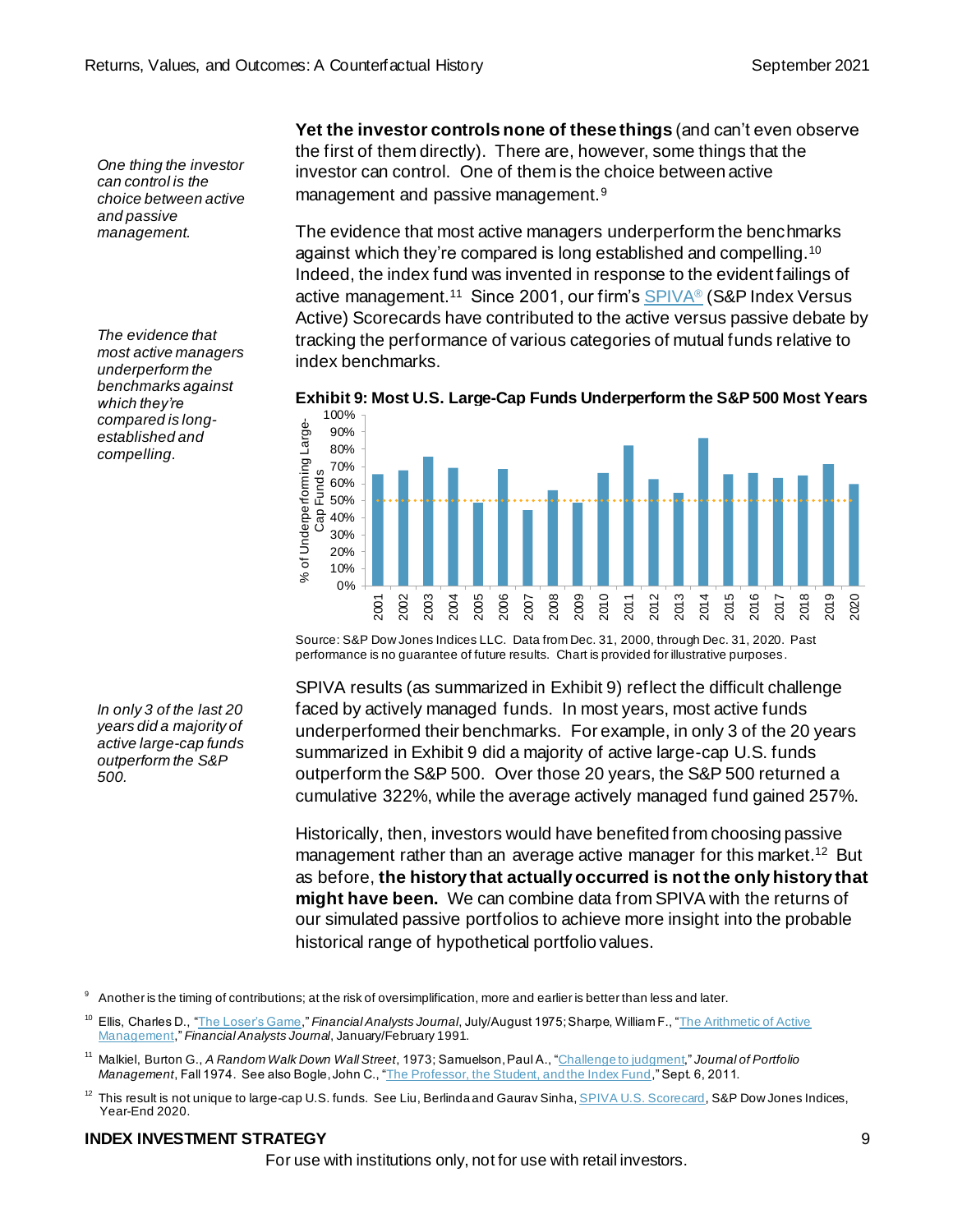When we simulated index returns, we assumed that the true distribution of returns was well-modeled by observed historical returns. We now assume that the true incremental return of active management is well-modeled by our SPIVA history. In other words:

*Simulated Active Return = Simulated Passive Return + Simulated Active-Passive Spread*

- 1. To each of the 40 passive returns in each of our simulated cases, we add the hypothetical value provided (or lost) by active management. We estimate the value of active management using SPIVA data: between 2001 and 2020, the mean value added by large-cap active U.S. managers was -0.8%, with a standard deviation of 1.9%.<sup>13</sup>
- 2. This provides us with a set of 40 annual returns for a simulated actively managed portfolio.
- 3. Repeat for the remaining 999 passive portfolios. We then have a series of 1,000 simulated active and passive returns for a 40-year investment horizon.

Importantly, for step 1, we assume that there is no relationship between the return of the S&P 500 and the incremental return of active management—in other words, that the average active manager is no more likely to outperform in a rising market than in a falling market. Exhibit 10 shows that this assumption is justified; the correlation between the market's return and the average manager's "alpha" was 0.15.

#### **Exhibit 10: Fund Return Differentials Show No Correlation with the Performance of the S&P 500**



Source: S&P Dow Jones Indices LLC. Data from Dec. 31, 1990, through Dec. 31, 2020. Past performance is no guarantee of future results. Chart is provided for illustrative purposes.

 $13$  Data on active fund performance are taken from the annual asset-weighted average return of "All Large-Cap Funds" from the SPIVA database. For details of fund classification, see Liu and Sinha, *op. cit.*, p. 28. We used annual data from the SPIVA database, spanning the years 2001-2020. Note that some of the funds that existed and contributed data for 2001 no longer exist, and some of the funds that contributed data for 2020 didn't exist in 2001.

### **INDEX INVESTMENT STRATEGY** 10 **10**

For use with institutions only, not for use with retail investors.

*We assume that the average active manager is no more likely to outperform in a rising market than in a falling market…*

*…which is justified, as the correlation between the market's return and the average manager's "alpha" was 0.15.*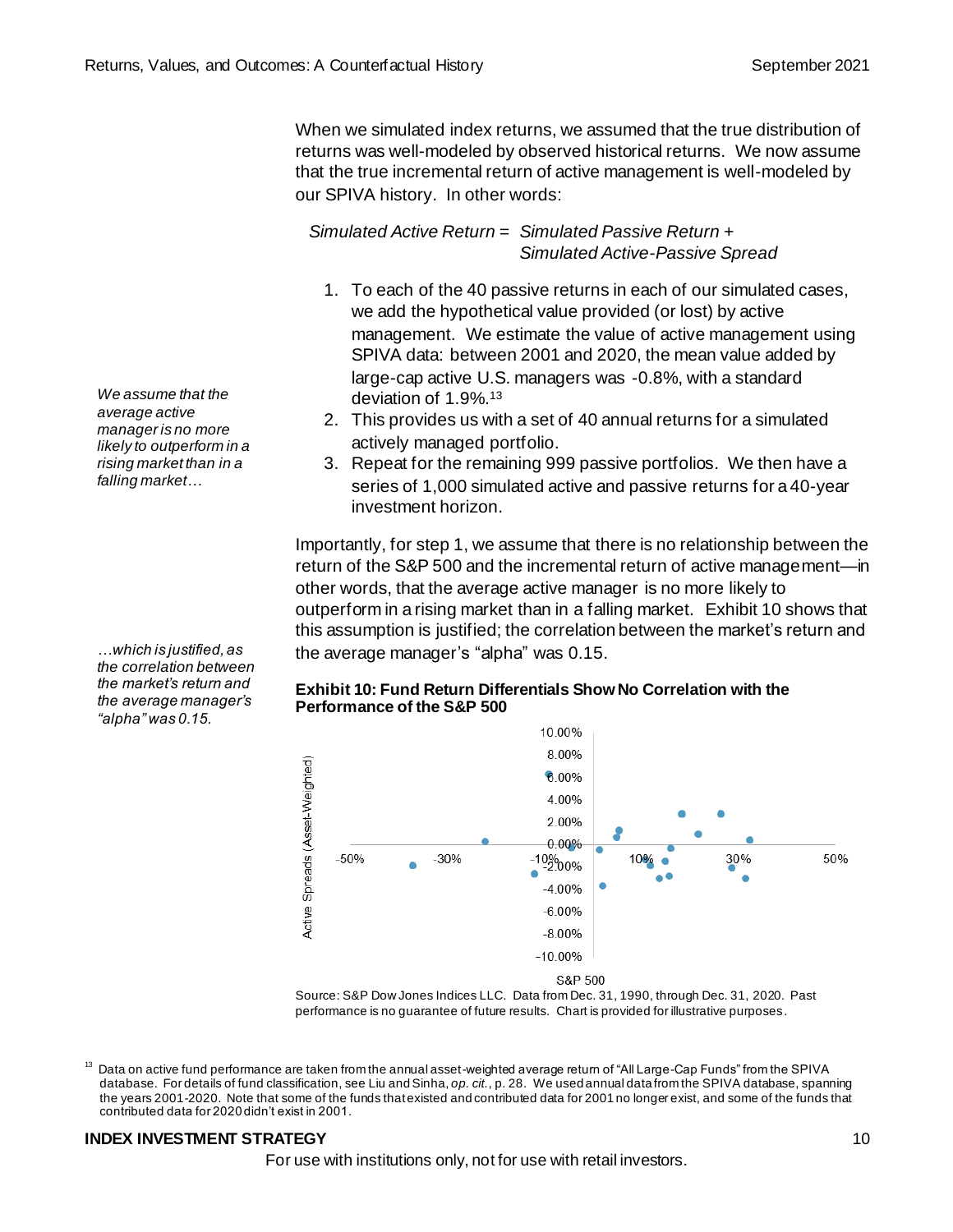## **THE COST OF ACTIVE MANAGEMENT**

Exhibits 11-13 summarize the results of these simulations, assuming the same contribution level for active and passive strategies. Recall that the final value of the *median* hypothetical passive portfolio was \$1,379,692. The median active portfolio lagged well behind at \$1,124,202, a difference of \$255,490. <sup>14</sup> Since the total amount contributed over a 40-year horizon was assumed to be \$120,800, this difference is not a trivial sum.

| Exhibit 11: Breakpoints of 1,000 Simulated Active and Passive Portfolios |                |               |                   |  |  |
|--------------------------------------------------------------------------|----------------|---------------|-------------------|--|--|
| <b>PERCENTILE</b>                                                        | <b>PASSIVE</b> | <b>ACTIVE</b> | <b>DIFFERENCE</b> |  |  |
| 10 <sup>th</sup> Percentile                                              | \$561,915      | \$464.648     | \$97,267          |  |  |
| 25 <sup>th</sup> Percentile                                              | \$830,005      | \$699,389     | \$130,616         |  |  |
| 50 <sup>th</sup> Percentile                                              | \$1,379,692    | \$1,124,202   | \$255,490         |  |  |
| 75 <sup>th</sup> Percentile                                              | \$2,131,742    | \$1,753,136   | \$378,606         |  |  |
| 90 <sup>th</sup> Percentile                                              | \$3.290.210    | \$2,762,338   | \$527.873         |  |  |

Source: S&P Dow Jones Indices LLC. Results and portfolio values are hypothetical. Table is provided for illustrative purposes.

We saw the pattern of passive outcomes in Exhibit 4; the distribution has a relatively long right tail, with more cases valued at more than \$1 million than valued below. Of the 1,000 cases, 37 (or 4%) are particularly fortunate, theoretically returning over \$5 million, with the most extreme case earning \$10.8 million.

The overall hypothetical distribution of active portfolios (Exhibit 12) has a similar shape, although results were generally not as good. Of the hypothetical active portfolios, 43% were worth *less* than \$1 million, and there were fewer active portfolios in the highest return groups.



# **Exhibit 12: Distribution of Active Returns**

Source: S&P Dow Jones Indices LLC. Results and portfolio values are hypothetical. Chart is provided for illustrative purposes.

 $14$  Statistically minded readers will observe that the difference between the median passive value and the median active value is not necessarily the same as the median difference. This is correct; in fact, the median gap between active and passive outcomes was \$216,608. We use the difference between the medians to minimize potential confusion.

### **INDEX INVESTMENT STRATEGY** 11

For use with institutions only, not for use with retail investors.

*The median active portfolio lagged well behind the median passive portfolio, by \$255,490, which is not trivial, considering the total amount contributed was \$120,800.*

*The distribution of the passive portfolios has a relatively long right tail, with more cases valued at more than \$1 million than below.*

*The overall distribution of active portfolios has a similar shape, although results are generally not as good, with fewer active portfolios in the highest return groups.*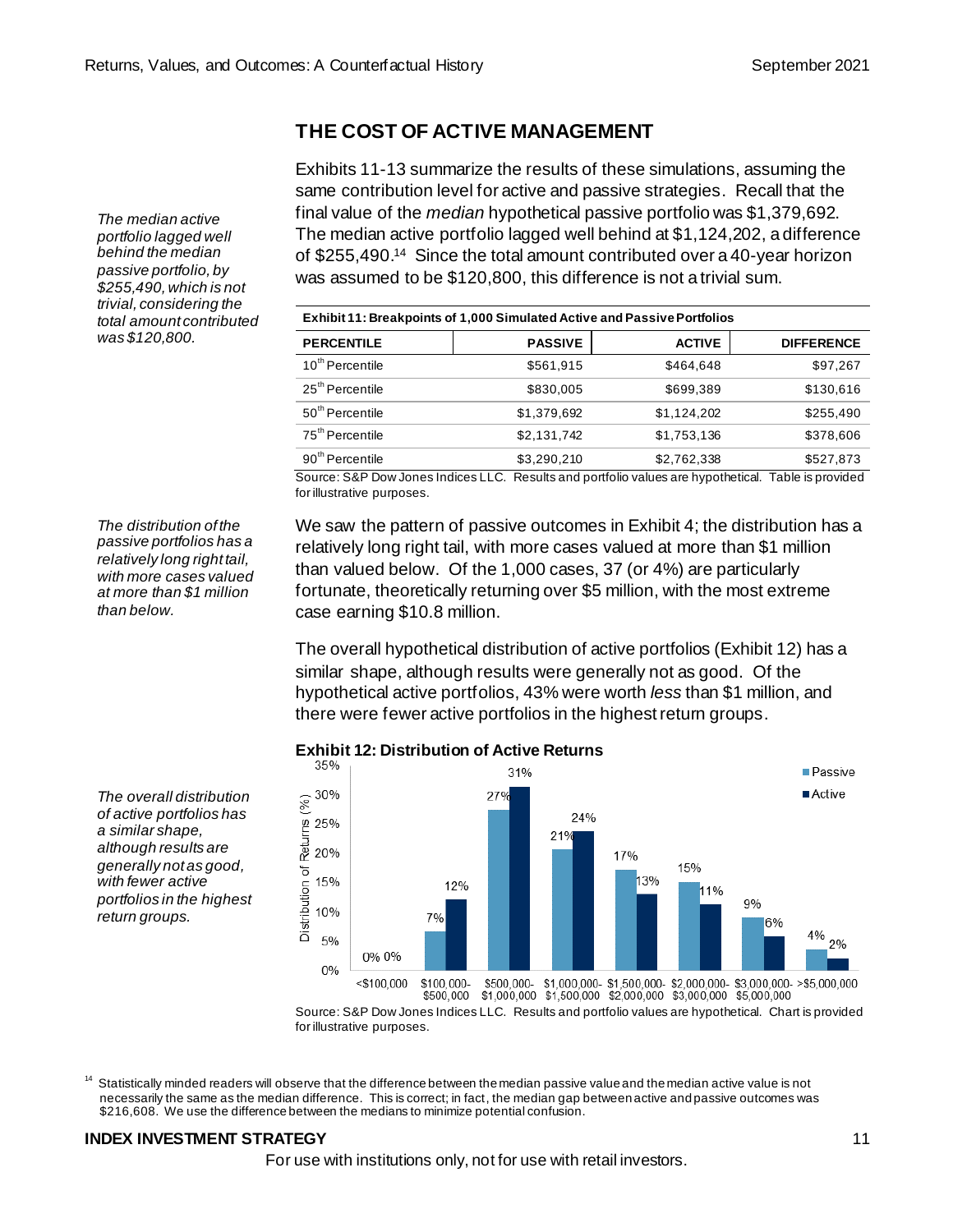The ratio of the values of the median passive portfolio and the median active portfolio was 1.23. **A passive approach, in other words, would have added approximately 23% to the final value of the median investor's portfolio of large-cap U.S. equities**.

The last statement oversimplifies somewhat, because the gap between the median passive portfolio and the median active portfolio is not exactly equal to the median gap. To address this difficulty, Exhibit 13 summarizes the results of our 1,000 simulations, sorted in order of the passive-active gap. The final active value exceeded the final passive value in only 13 out of our 1,000 cases. In other words, **the likelihood that an investor's outcome would have been advantaged by choosing passive management in the large-cap U.S. equity space was greater than 98%**. The median spread between passive and active strategies was \$216,608, with 81% of the cases recording a spread greater than \$100,000.



**Exhibit 13: Passive Outperformed Active in More Than 98% of the Cases**

*The median spread between passive and active strategies was \$216,608, with 81% of the cases recording a spread greater than \$100,000.*

*The ratio of the values of the median passive portfolio and the median active portfolio* 

*was 1.23.*

*Active managers sometimes argue that, although index funds outperform in rising markets, active management shows its true value in bear markets.*

Passive Minus Active Portfolio Spreads

Source: S&P Dow Jones Indices LLC. Results and portfolio values are hypothetical. Chart is provided for illustrative purposes.

### **THE LAST REFUGE**

Active managers sometimes argue that, although index funds have a performance advantage in rising markets, active management shows its true value in bear markets. SPIVA data (cf. Exhibit 10) show little support for this view. Our simulations provide another way to test the hypothesis by comparing active and passive results, contingent on the level of passive performance.

Exhibit 14 sorts our data by the ending value of the passive portfolios, and reports average portfolio values within each category. <sup>15</sup> For example, the *average* value of the worst-performing 10% of all passive portfolios was

 $15$  This contrasts with the breakpoints reported in Exhibit 11.

#### **INDEX INVESTMENT STRATEGY** 12

For use with institutions only, not for use with retail investors.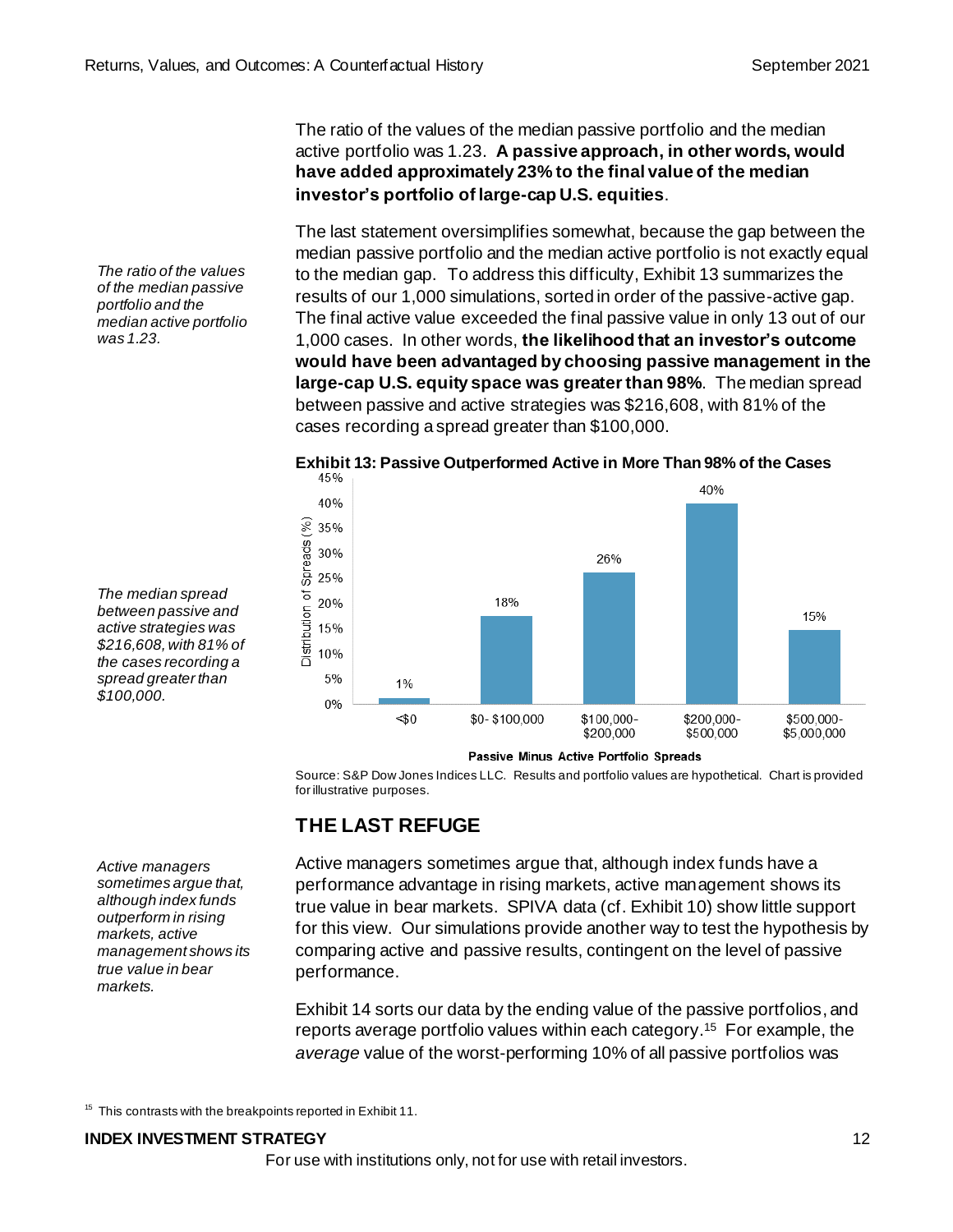\$432,694. When passive values are in their worst decile, the corresponding average active value was \$364,460, or \$68,234 less.

| <b>Exhibit 14: Active and Passive Outcomes Contingent on Passive Performance</b> |                                 |               |               |                              |  |  |  |
|----------------------------------------------------------------------------------|---------------------------------|---------------|---------------|------------------------------|--|--|--|
| <b>GROUPING</b>                                                                  | <b>AVERAGE PORTFOLIO VALUES</b> |               |               | <b>PROBABILITY OF ACTIVE</b> |  |  |  |
|                                                                                  | <b>PASSIVE</b>                  | <b>ACTIVE</b> | <b>SPREAD</b> | <b>OUTPERFORMANCE (%)</b>    |  |  |  |
| Lowest Decile                                                                    | \$432,694                       | \$364,460     | \$68,234      | 1.00                         |  |  |  |
| Lowest Quartile                                                                  | \$592,221                       | \$497.475     | \$94,747      | 2.00                         |  |  |  |
| <b>Second Quartile</b>                                                           | \$1,086,343                     | \$901,043     | \$185,300     | 1.20                         |  |  |  |
| <b>Third Quartile</b>                                                            | \$1,703,882                     | \$1,405,193   | \$298,689     | 0.80                         |  |  |  |
| <b>Fourth Quartile</b>                                                           | \$3,609,267                     | \$2,966,785   | \$642,482     | 1.20                         |  |  |  |
| <b>Highest Decile</b>                                                            | \$5,102,712                     | \$4,183,415   | \$919,297     | 1.00                         |  |  |  |

Source: S&P Dow Jones Indices LLC. Portfolio values and results are hypothetical. Table is provided for illustrative purposes.

The final column of Exhibit 14 shows that active management was unlikely to outperform passive, regardless of the overall return environment.

*One thing the investor can control is the choice between active and passive management.*

*Active management was unlikely to outperform passive, regardless of the overall market environment.*

### **FINAL THOUGHTS**

**Long-term investment results depend on a number of variables that an investor is powerless to influence**. We don't know the true distribution of equity market returns; we can't control what the draws from that distribution will be during the years that are relevant for us; we can't choose the order in which those returns occur. **One thing the investor**  *can* **control is the choice between active and passive management**. Overwhelmingly, the data show that passive portfolios outperformed active portfolios.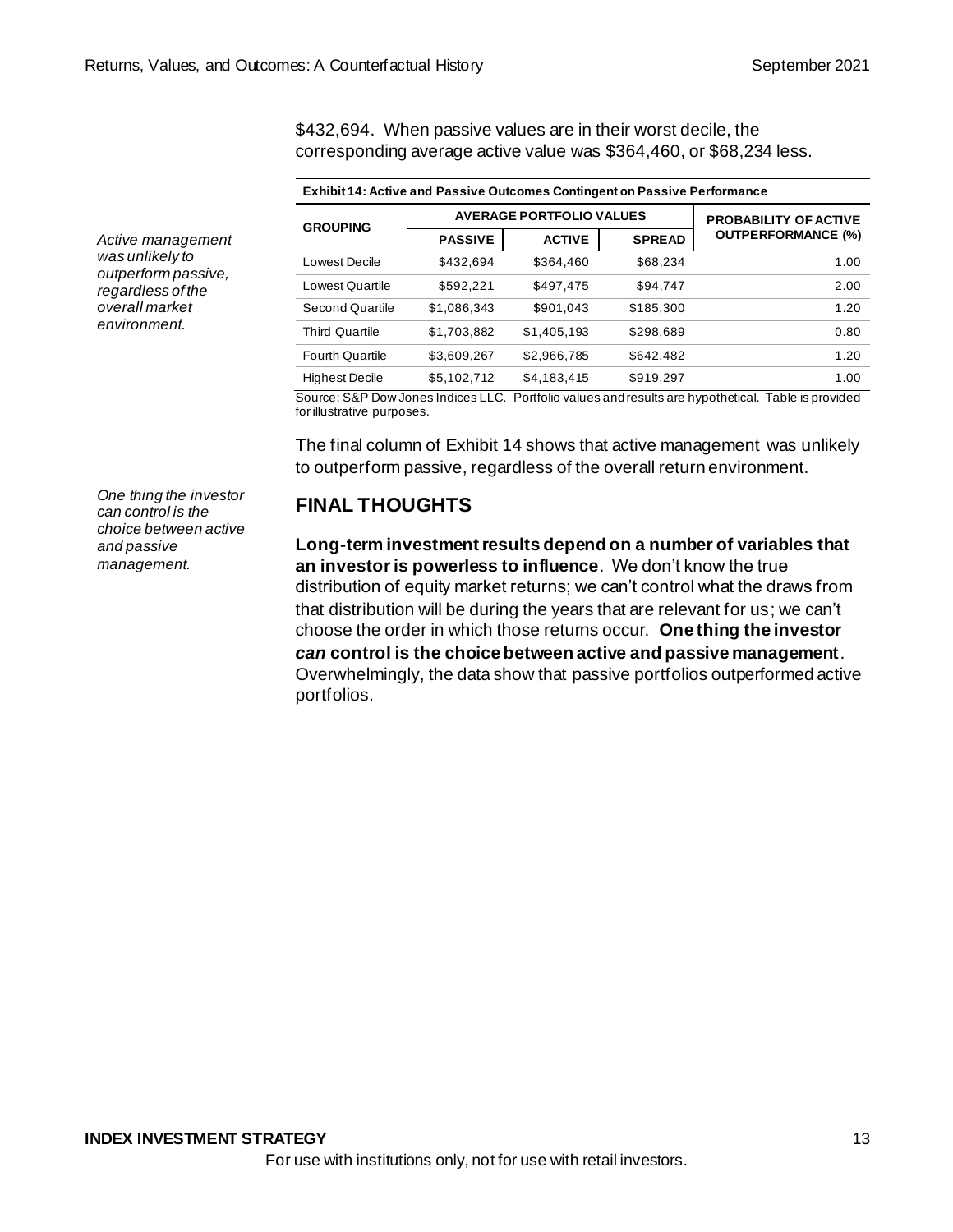## **APPENDIX A: AN ALTERNATE APPROACH**

What is the "true distribution" of stock market returns? We argued in the body of the paper that the true distribution is essentially unknowable; all we can do is form inferences based on our observations. We did this by assuming that the true distribution is characterized by the same mean and standard deviation as our sample of observations. We could then ask what range of outcomes *might* have occurred over the last 40 years, rather than being limited to the outcomes that actually *did* occur.

There are other ways to address this question. An alternate approach is to draw returns directly from the historical sample, without assuming an intervening mean and standard deviation. We can follow a similar approach in estimating the true active-passive spread. Instead of calculating the mean and standard deviation from SPIVA data, we can simply draw future spreads directly from the historical values.

Exhibit 15 follows that procedure and supports the conclusion we drew earlier: investors historically would have been better served by choosing passive rather than active management with respect to the large-cap U.S. equity market.

| Exhibit 15: Breakpoints for 1,000 Simulations Using Random Draws |                |               |               |  |  |  |
|------------------------------------------------------------------|----------------|---------------|---------------|--|--|--|
| <b>GROUPING</b>                                                  | <b>PASSIVE</b> | <b>ACTIVE</b> | <b>SPREAD</b> |  |  |  |
| Lowest Decile                                                    | \$523.775      | \$438.626     | \$85,149      |  |  |  |
| <b>Lowest Quartile</b>                                           | \$776,907      | \$652.214     | \$124,694     |  |  |  |
| Second Quartile                                                  | \$1,271,575    | \$1,043,933   | \$227,642     |  |  |  |
| <b>Third Quartile</b>                                            | \$2,103,276    | \$1,730,180   | \$373,096     |  |  |  |
| <b>Highest Decile</b>                                            | \$3,275,516    | \$2,621,904   | \$653,612     |  |  |  |

Source: S&P Dow Jones Indices LLC. Results are hypothetical. Table is provided for illustrative purposes.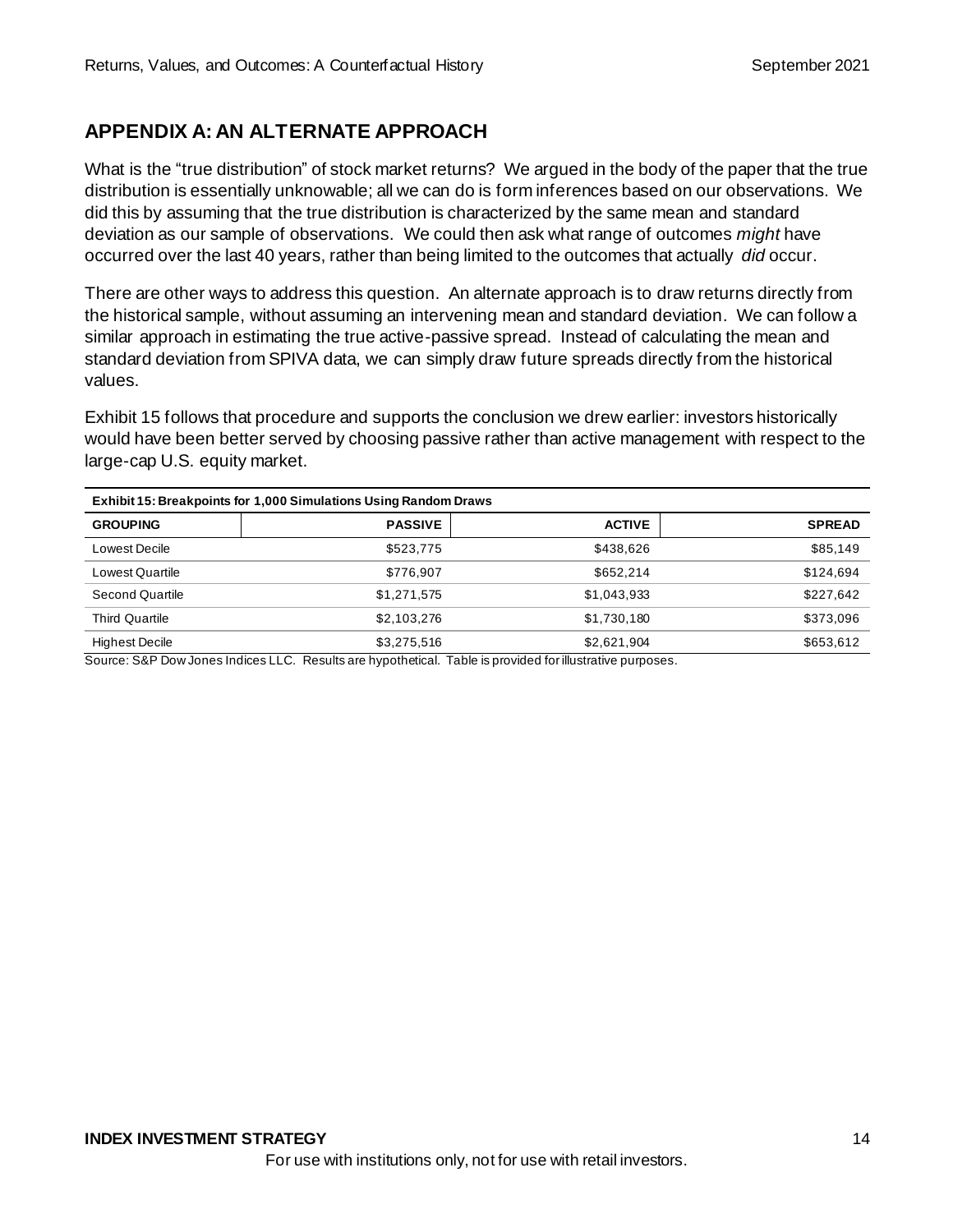# PERFORMANCE DISCLOSURE/BACK-TESTED DATA

Past performance of the Index is not an indication of future results. Back-tested performance reflects application of an index methodology and selection of index constituents with the benefit of hindsight and knowledge of factors that may have positively affected its performance, cannot account for all financial risk that may affect results and may be considered to reflect survivor/look ahead bias. Actual returns may differ significantly from, and be lower than, back-tested returns. Past performance is not an indication or guarantee of future results. Please refer to the methodology for the Index for more details about the index, including the manner in which it is rebalanced, the timing of such rebalancing, criteria for additions and deletions, as well as all index calculations. Back-tested performance is for use with institutions only; not for use with retail investors.

S&P Dow Jones Indices defines various dates to assist our clients in providing transparency. The First Value Date is the first day for which there is a calculated value (either live or back-tested) for a given index. The Base Date is the date at which the index is set to a fixed value for calculation purposes. The Launch Date designates the date when the values of an index are first considered live: index values provided for any date or time period prior to the index's Launch Date are considered back-tested. S&P Dow Jones Indices defines the Launch Date as the date by which the values of an index are known to have been released to the public, for example via the company's public webs ite or its data feed to external parties. For Dow Jones-branded indices introduced prior to May 31, 2013, the Launch Date (which prior to May 31, 2013, was termed "Date of introduction") is set at a date upon which no further changes were permitted to be made to the index methodology, but that may have been prior to the Index's public release date.

Typically, when S&P DJI creates back-tested index data, S&P DJI uses actual historical constituent-level data (e.g., historical price, market capitalization, and corporate action data) in its calculations. As ESG investing is still in early stages of development, certain datapoints used to calculate S&P DJI's ESG indices may not be available for the entire desired period of back-tested history. The same data availability issue could be true for other indices as well. In cases when actual data is not available for all relevant historical periods, S&P DJI may employ a process of using "Backward Data Assumption" (or pulling back) of ESG data for the calculation of back-tested historical performance. "Backward Data Assumption" is a process that applies the earliest actual live data point available for an index constituent company to all prior historical instances in the index performance. For example, Backward Data Assumption inherently assumes that companies curren tly not involved in a specific business activity (also known as "product involvement") were never involved historically and similarly also assumes that companies currently involved in a specific business activity were involved historically too. The Backward Data Assumption allows the hypothetical back-test to be extended over more historical years than would be feasible using only actual data. For more information on "Backward Data Assumption" please refer to the  $FAQ$ . The methodology and factsheets of any index that employs backward assumption in the back-tested history will explicitly state so. The methodology will include an Appendix with a table setting forth the specific dat a points and relevant time period for which backward projected data was used.

Index returns shown do not represent the results of actual trading of investable assets/securities. S&P Dow Jones Indices maintains the index and calculates the index levels and performance shown or discussed but does not manage actual assets. Index returns do not reflect payment of any sales charges or fees an investor may pay to purchase the securities underlying the Index or investment funds that are intended to track the performance of the Index. The imposition of these fees and charges would cause actual and back-tested performance of the securities/fund to be lower than the Index performance shown. As a simple example, if an index returned 10% on a US \$100,000 investment for a 12-month period (or US \$10,000) and an actual asset-based fee of 1.5% was imposed at the end of the period on the investment plus accrued interest (or US \$1,650), the net return would be 8.35% (or US \$8,350) for the year. Over a three -year period, an annual 1.5% fee taken at year end with an assumed 10% return per year would result in a cumulative gross return of 33.10%, a total fee of US \$5,375, and a cumulative net return of 27.2% (or US \$27,200).